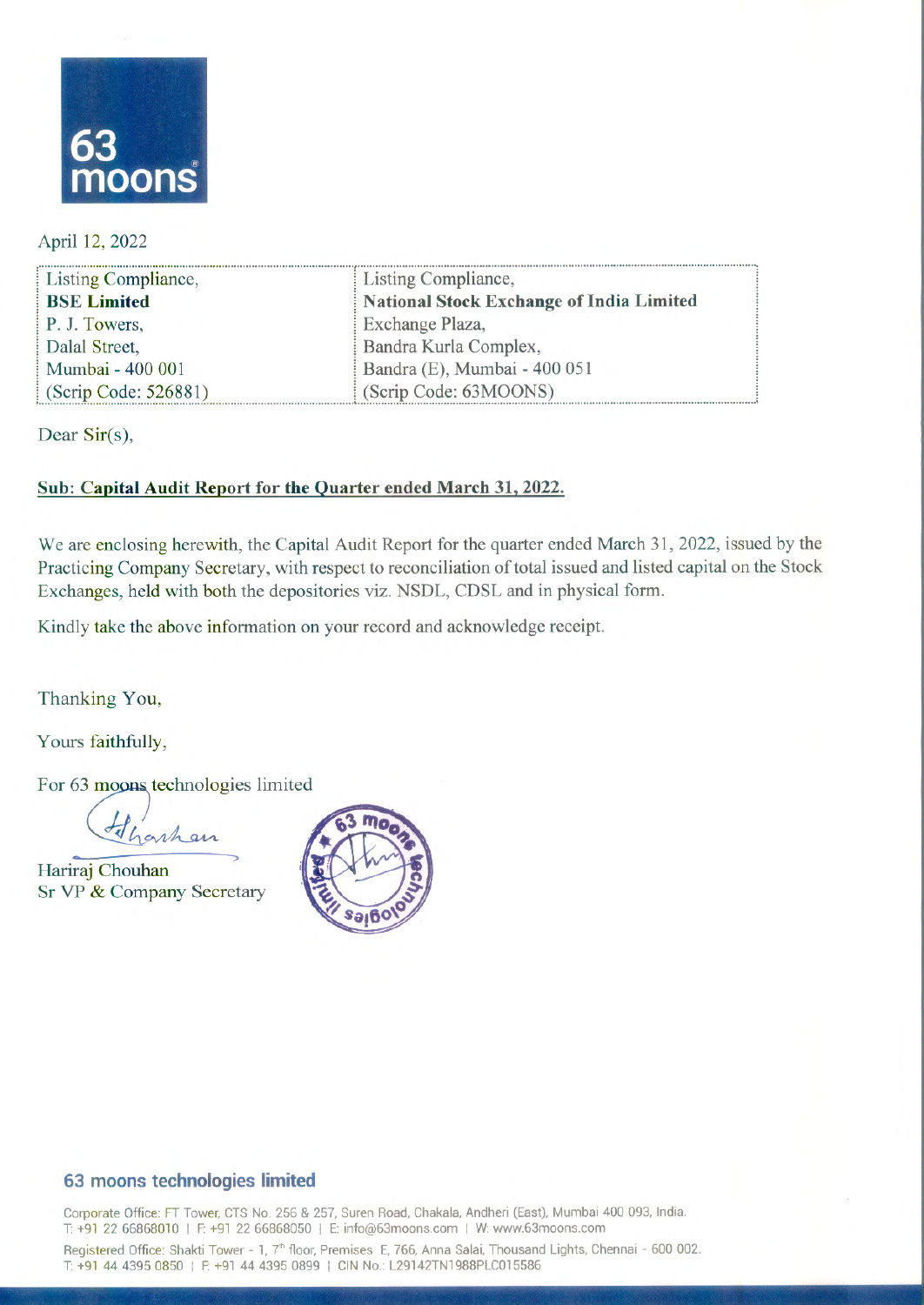# **CS Abdul Karim Kazi**

*Practicing Company Secretary*

#### **RECONCILIATION OF SHARE CAPITAL AUDIT**

| $\mathbf{1}$   | For Quarter Ended                    | $\ddot{\cdot}$       | 31st March, 2022                                                                                                               |                              |  |
|----------------|--------------------------------------|----------------------|--------------------------------------------------------------------------------------------------------------------------------|------------------------------|--|
| $\overline{2}$ | <b>ISIN</b>                          |                      | INE111B01023                                                                                                                   |                              |  |
| 3              | Face Value                           |                      | $Rs. 2/- each$                                                                                                                 |                              |  |
| 4              | Name of Company                      |                      | 63 moons technologies limited                                                                                                  |                              |  |
| 5              | <b>Registered Office Address</b>     | ÷                    | Shakti Tower - 1, 7 <sup>th</sup> Floor,<br>Premises E, 766, Anna Salai,<br>Thousand Lights, Chennai,<br>Tamil Nadu - 600 002. |                              |  |
| 6              | Correspondence Address               | $\ddot{\phantom{0}}$ | FT Tower, CTS No. 256 & 257,<br>Suren Road, Chakala,<br>Andheri (East)<br>Mumbai - 400 093.                                    |                              |  |
| 7              | Telephone & Fax No.                  | $\ddot{\phantom{a}}$ | $(T): 022 - 66868010$<br>$(F): 022 - 67250257$                                                                                 |                              |  |
| 8              | <b>Email Address</b>                 |                      | info@63moons.com                                                                                                               |                              |  |
| 9              | Name of the Stock Exchange where the |                      | 1. BSE Limited (BSE)                                                                                                           |                              |  |
|                | company's securities are listed      |                      | 2. National Stock Exchange of<br>India Limited (NSE)                                                                           |                              |  |
|                |                                      |                      | Number of<br><b>Shares</b>                                                                                                     | % of Total Issued<br>Capital |  |
| 10             | <b>Issued Capital</b>                |                      | 4,60,78,537                                                                                                                    | 100.00                       |  |

- 11 Listed Capital (Exchange-wise) (as per company's record) 1. BSE Limited (BSE) :
	- 2. National Stock Exchange of India Limited (NSE)

| Number of<br><b>Shares</b> | % of Total Issued<br>Capital |
|----------------------------|------------------------------|
| 4,60,78,537                | 100.00                       |
| 4,60,78,537                | 100.00                       |
| 4,60,78,537                | 100.00                       |

Abdul Karim Kazi Digitally signed by Abdul Karim Kazi Date: 2022.04.11 16:34:40 +05'30'

509, Pearl Plaza, Station Road, Opp. Andheri Station, Andheri (W), Mumbai – 400 058 e-mail: [abdulkarim@pcsllp.com,](mailto:abdulkarim@pcsllp.com) Tel : 2623 0246, Mobile: 98211 67216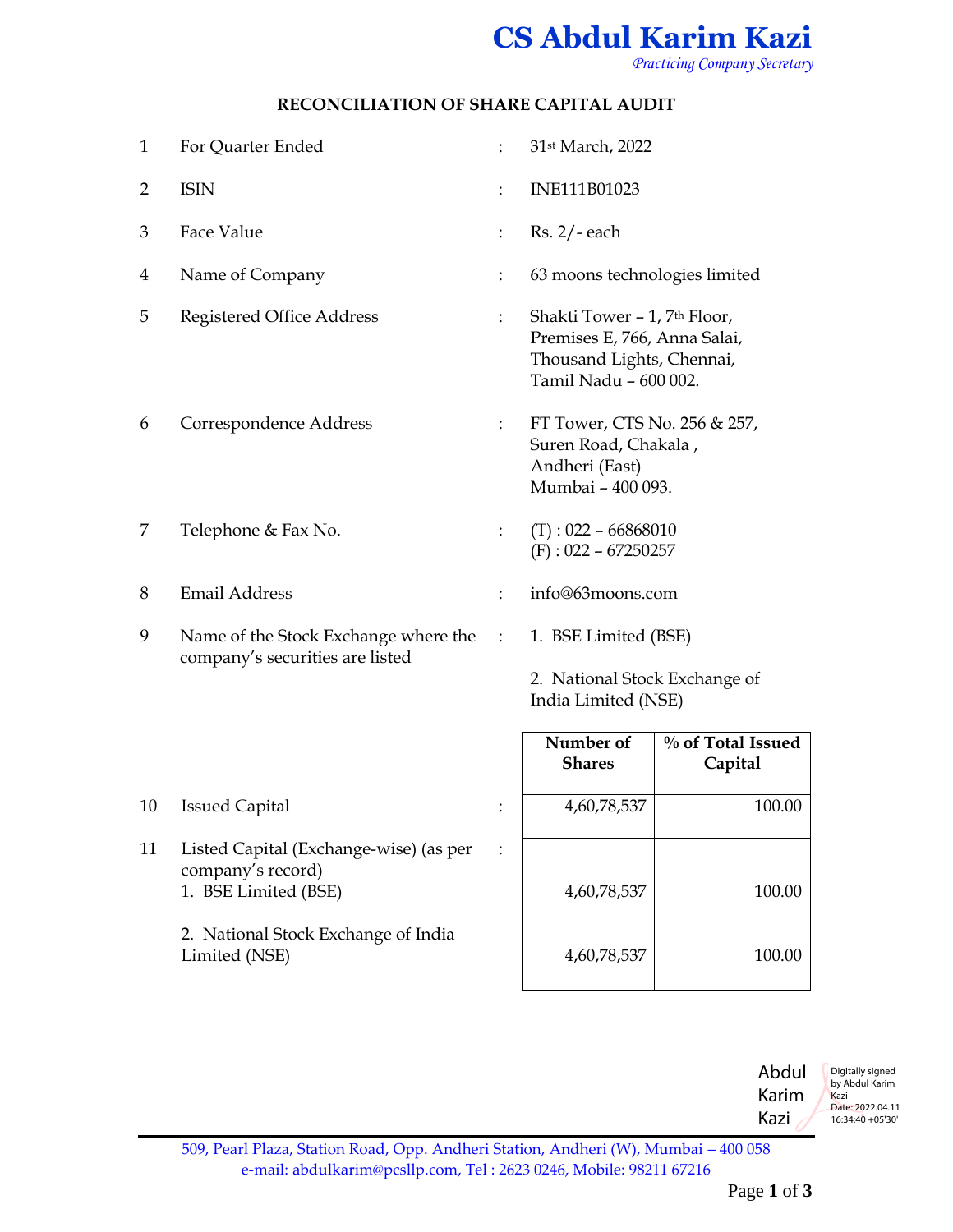## **CS Abdul Karim Kazi**

*Practicing Company Secretary*

- 12 Held in dematerialized form in CDSL :
- 13 Held in dematerialized form in NSDL  $\cdot$ :
- 
- 15 Total no. of shares  $(12+13+14)$  :
- 16 Reason for difference, if any between, (10 & 11), (10 & 15) and (11 & 15)

| 15 | Total no. of shares $(12+13+14)$    | 4,60,78,537 | 100.00 |
|----|-------------------------------------|-------------|--------|
| 14 | Physical                            | 60,389      | 0.13   |
|    |                                     |             |        |
| 13 | Held in dematerialized form in NSDL | 3,79,75,047 | 82.41  |
| 12 | Held in dematerialized form in CDSL | 80,43,101   | 17.46  |
|    |                                     |             |        |

- : N.A N.A
- 17 Certifying the details of changes in the share capital during the quarter under consideration as per the table given below

| Particulars*** | No of  | Applied | Listed on       | Whether   | Whether   | In-prin, appr, |
|----------------|--------|---------|-----------------|-----------|-----------|----------------|
|                | shares | /Not    | Stock           | intimated | Intimated | pending for SE |
|                |        | Applied | Exchanges       | to CDSL   | to NSDL   | (Specify       |
|                |        | for     | (Specify        |           |           | Names)         |
|                |        | listing | Names)          |           |           |                |
|                |        |         | ----- N.A. ---- |           |           |                |
|                |        |         |                 |           |           |                |

\*\*\*Rights, Bonus, Preferential Issue, ESOP's, Amalgamation, Conversion, Buy Back, Capital Reduction, Forfeiture, Any other (to specify)

- 18 Register of Members is updated : Yes
- 19 Reference to previous quarter with regards to excess : dematerialisation of shares, if any N.A
- 20 Has the company resolved the matter mentioned in point no. 19 : above in the current quarter N.A
- 21 Mention the total no. of request, if any, confirmed after 21 days with the reason for delay

| Total No of demat requests    | No of requests | No of shares | Reasons for delay |
|-------------------------------|----------------|--------------|-------------------|
| Confirmed after 21 days       |                | N.A          | N.A.              |
| Pending for more than 21 days |                |              | N.A.              |